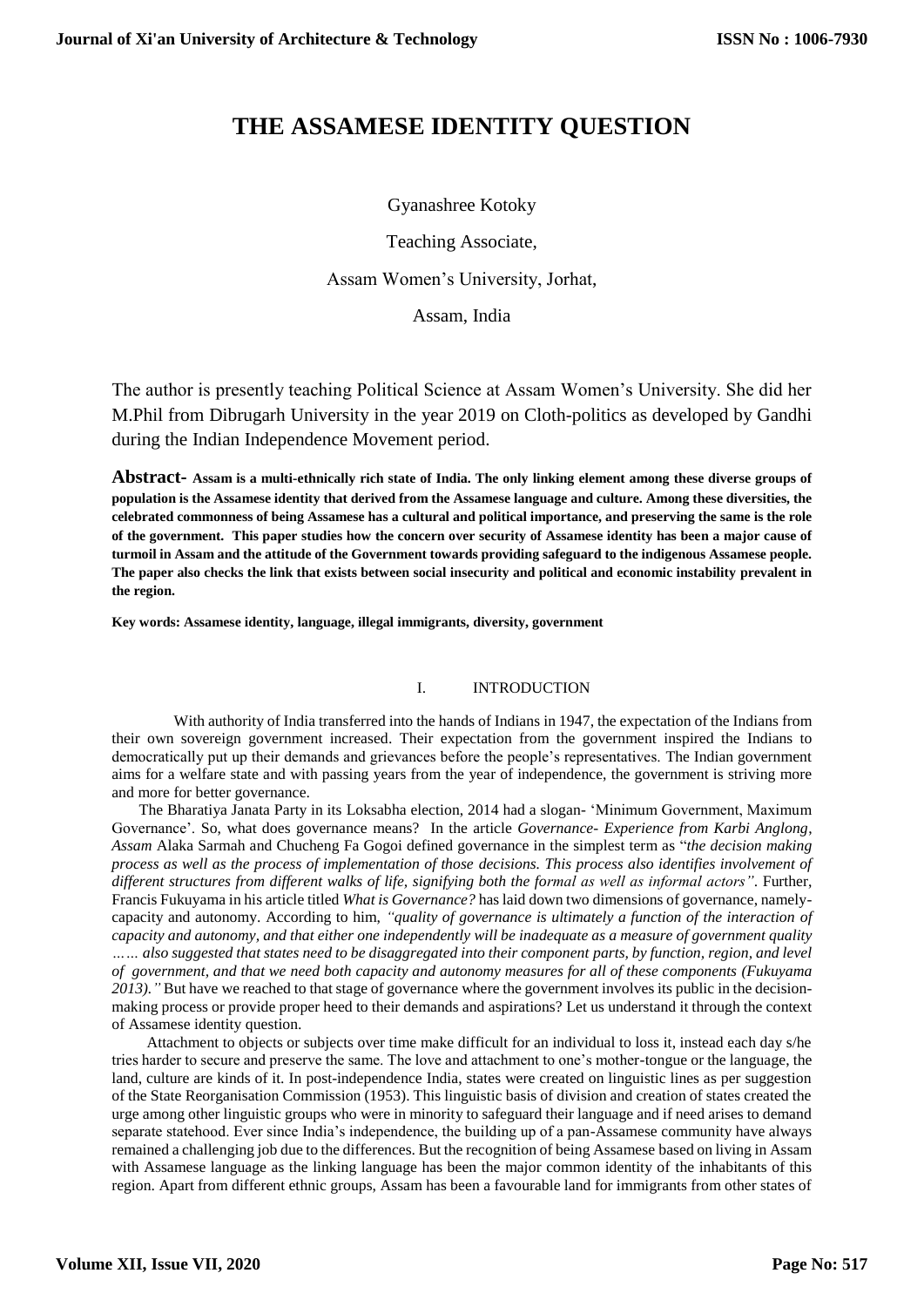India during colonial period and after independence for illegal immigrants from Bangladesh. The problem lies with the later influx to Assam in the form of Bengali speaking illegal immigrants from Bangladesh.

 This paper studies the different phases of politics which is centered around the threat to Assamese identity, language and culture. The language has been the main element to mobilise the residents of Assam against illegal immigration to Assam which have over time became a threat to Assamese language by pushing the Assamese community to the margin to become minority in its own state with the fall of Assamese speakers from 61-62 percentage in 1960s to 48 percentage in 2019 (as telecasted in the news readings during the protest against Citizenship Amendment Act, 2019). The paper is based upon secondary sources of data with a few inputs from primary sources like newspaper, census reports etc. It is analytical and historical in nature, with setting up the time period of 1947 to 2015 for the study as - materials and resources were feasible. Also, because during this phase states were carved out on the linguistic lines, there had been Assam movement against the illegal immigrants in Assam due to threat posed on Assamese identity and this period saw inhabitants of Assam uniting together as 'Assamese' to fight against illegally residing foreigners.

### II. OBJECTIVES

- 1. To understand how the Assamese society is bonded together and their mobilisation pattern against illegal immigrants.
- 2. To find out the causes underlying and result of the increasing number of illegal immigrants in Assam.
- 3. To view the role of the Government in securing the trust of the citizens and in solving the immigration issue of Assam.

## III. RESEARCH QUESTION

What is the response of the Government of the India against the threat from the increasing illegal exodus to Assam on the Assamese community and Assam as a whole?

## IV. ANALYSIS

The present-day Assam comprises of the territorial kingdom of the Ahoms, the Koch and the Bodos. Along with these major ethnic tribal groups Assam is also home to numerous small groups like the Karbis, the Misings, the Chutias, the Morans, the Borohis, the Brahmins, the Kalitas and many others who owe their origin here or have migrated from elsewhere but have over time assimilated with the culture of the Assam. All these groups together formed the Assamese community. Though the tribal groups have their own dialects, many like the Ahoms, the Kochs, the Chutiyas etc have abandoned it slowly, making Assamese as their day to day common language. The need of a common language became a necessity as each have their own dialect and in such situation a communication without a common dialect or language among different groups seemed difficult. Therefore, Assamese language that developed under the patronage of the Koch and the Ahom kings, got well developed into printed form during the British colonial rule in Assam. Through the following points the paper deals with contested creation of legal and illegal citizens in Assam and the role of the government in solving the issue-

- **4.1. Consolidation of Assamese Sub-nationalism**
- **4.2. Threat to Assam and Assamese with illegal influx**
- **4.3. Role of the Government**

#### 4.1. Consolidation of Assamese Sub-nationalism-

With the urge to create a pan-Assamese speaking community for the state of undivided Assam, the Assam government adopted Assamese as the state language of Assam in 1960. The same was unacceptable to many other tribal groups who never identified with the Assamese community. Love for their own languages led to resignation of elected hill leaders from the Assam legislative assembly and soon the demand for separate state aroused independent states (*Bhuyan 2006: 51*). In other words, a sub-nationalism wave developed out of their love towards their own languages leading to separation and hence formed the states- Nagaland, Arunachal Pradesh, Meghalaya and Mizoram. North Cachar and Karbi Anglong hill districts were given the option of joining the state of Megalaya in 1970s. But they opined to stay with Assam as Assam government promised them with special provisions to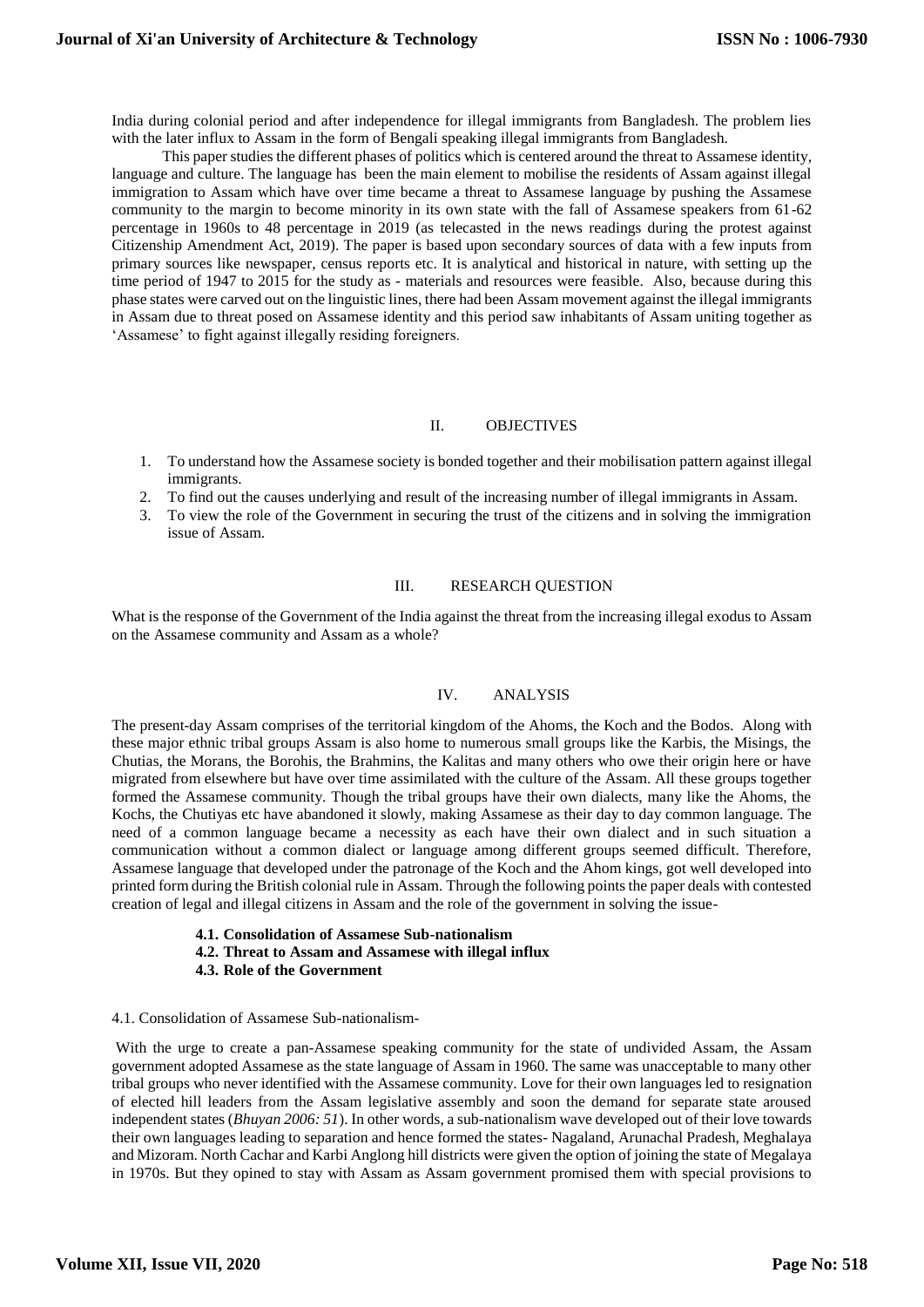safeguard their language, culture and tradition. Here again the special protection of language provided a sense of relief in continuing further with their own identity. But once again the Assam government's Policy of 1986 to introduce Assamese as a compulsory Third Language in schools and mandatory knowledge of Assamese for recruitment into government services created resentment among those communities who could not diffuse into the Assamese community like the Ahoms, the Kochs and the like. The central government stood against the initiative of the State government. The then Union Minister for State for Communication, Santosh Mohan Deb stated that "*all the people of Assam should learn the Assamese Language but it should not be imposed upon the non-Assamese speaking people"* (Bhuyan 2006: 87). The state government was under a regional party, Assam Gana Parishad (AGP) and hence they were on an inclined mood to create a state of citizens with Assamese sentiments, where the language's safeguard seemed favourable against the illegal immigrants from Bangladesh who were creating a threat to the Assamese community with their huge population growth.

 Within Assam, among the citizens of India comprising of various tribes, the language issue in making Assamese language a compulsory to build a pan-Assamese community created chaos and hence to solve the issue Brindaban Goswami, the then Education Minister of Assam clarified that in implementing the Secondary Education Board of Assam (SEBA) circular on the compulsory Assamese language, *'care would be taken to see that the other languages of Assam i.e., Bodo, Mising would also be developed, while providing the status of link language to Assamese for cultural and linguistic assimilation (Bhuyan 2006: 88).'* As of now the Government of Assam has taken initiative like using of Assamese language in official orders in governmental offices and institutions except in Barak valley where the Bengali population is in majority, and in the autonomous councils of the tribes of Assam. Thus, a common link between the various communities is being tried to build upon.

#### 4.2. Threat to Assam and Assamese with illegal influx-

In the book *A History of Assam*, Sir Edward Gait historically traced the origins of the tribes and other communities living in Assam. It shows migration as a part of Assam history but unlike those communities who valued giving up something of their own and acquire something of else's to form the pan-Assamese community, there were also those who lately migrated to India like the tea garden labourers from Orissa and Jharkhand, river devastated peasants of East Bengal during colonial rule, out of whom, the East Bengal originated immigrants became a threat to the Assamese community as even after independence the flow of the immigrants continued. India's militarily support in creation of a separate Bangladesh, independent of Pakistan, led Indian Government to shut their voice on the illegal immigration from Bangladesh and hence even after carrying a movement for six years in Assam against illegal influx, the central government provided legal Indian citizenship to all those immigrants who migrated to Assam on or before 1971 when in rest of India 1951 was the cut-off year to count as Indian citizens. The huge number of influx to Assam came to light after the 1971 census which showed abnormally high population growth rate when compared to the average population growth rate in India.

 Sanjib Baruah in his article *Immigration, Ethnic Conflict and Political Turmoil* states that the issue of immigration in Assam even though was present since 1947, the Congress used them for political support and on the other hand Assam was undergoing conflicts on redefining state territory through the centrality of language. Moreover, these immigrants had given Assamese as their mother-tongue in the 1971 census, hence Assamese community at large was undermining the issue of illegal immigrants. But the population census of 1971 showed the danger of undermining the issue further as fresh illegal immigrants were continuously entering, changing the demography of Assam and were putting cultural, political and economic threats on the original inhabitants of Assam. As the Bangladeshi immigrants were Bengali speakers, the Assam Movement sought to protect the rights of Assamese speakers from being overshadowed by Bengali speakers. Except regions encompassing Barak Valley where Bengali speakers are basically concentrated, the rest of Assam had no special concession for allowing Hindu Bangladeshi to migrate into Assam. During partition of India a section of Hindu Bengali speakers fell within the territory that was to go with Pakistan, hence Bengali speaking group have a soft corner for this section. On the other, the Assamese community have no such history and hence illegal immigrants- Hindus or Muslims meant the same for them.

 Referring to the reasons for immigration to Assam, the writer of the article *The Partition's long shadow: the ambiguities of citizenship in Assam, India (2009)* states that migration from Bangladesh has been 'self-rescuing migration'. In search of space, freedom from flood and for better economic options, the Bangladeshi Muslims migrate to Assam. On the other hand, the Bangladeshi Hindus' migration is looked upon by the Hindutva political force as 'home-coming' which is linked with the effects of the partition of 1947. Hence, the counting of the Hindu immigrants is less thought of.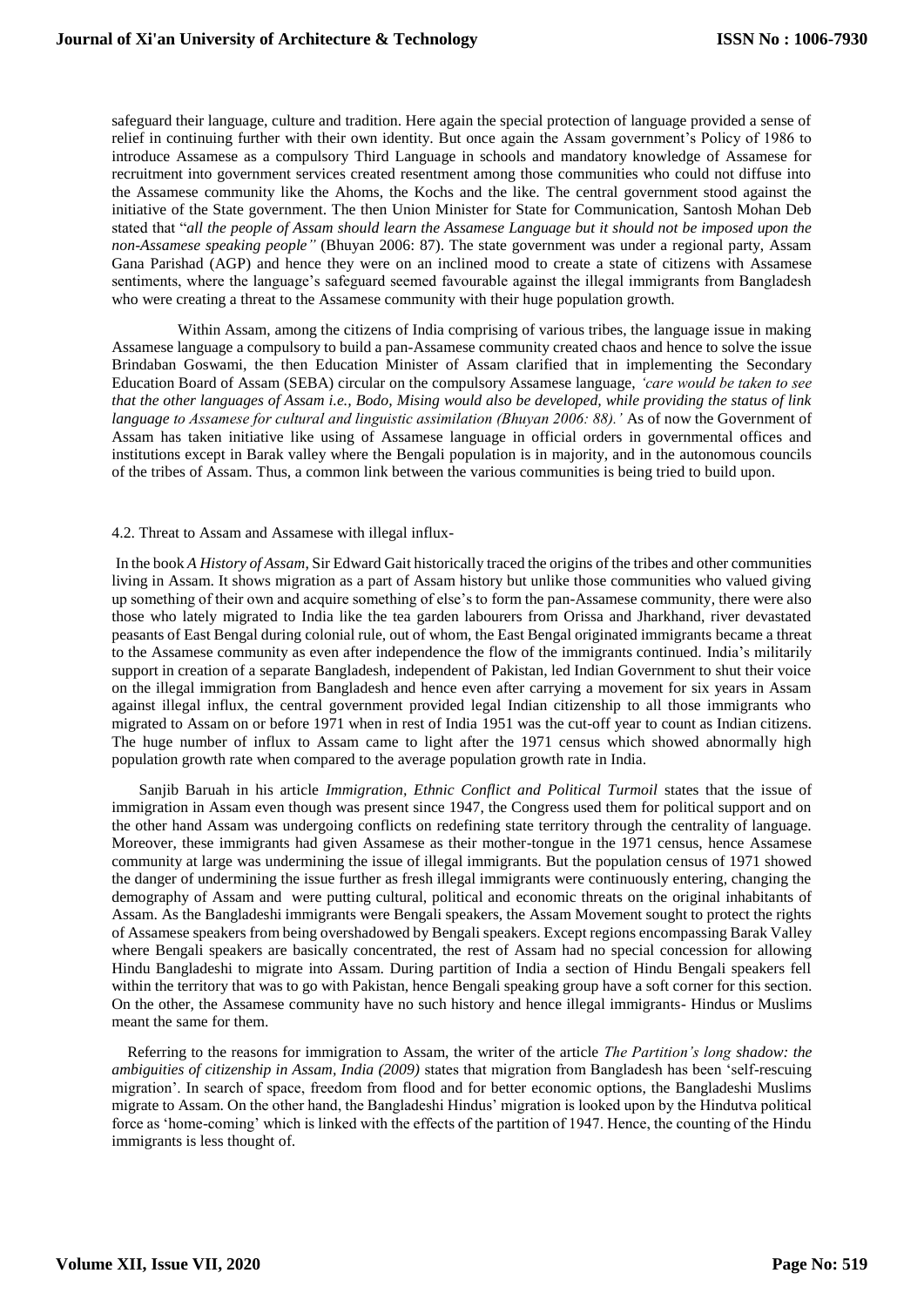Irrespective of these differences in the Assamese and Bengalis, the leaders of Assam Movement tried to put up an inclusive definition of Assamese as those communities who ruled over the region is some part of the time as well as all other residents of Assam, except the illegal immigrants who entered Assam after 1971 against whom they were mobilising. Sanjib Baruah in the article *Immigration, Ethnic Conflict, and Political Turmoil--Assam, 1979-1985* (1986) writes,

 "*In the course of the Assam movement, the leaders constantly confronted the problem of political management of the coalition in support of their demands. The task was only partly a matter of reproduction of Assamese ethnic identity through manipulation of Assamese cultural and historical symbols" (Baruah 1986).*

#### 4.3.Role of the Government-

After independence, the task to prepare citizenship laws for Indians was laid upon the Indian Parliament and they too tried to follow the 'spirit of the Nehru–Liaquat pact of 1950' without being skeptical to any particular religious groups. In the words of Sanjib Baruah, *"The legal definition of Indian citizenship rejects the idea that Hindus and Muslims are separate nations. Yet in political terms, post-Partition India is not in a position to close its doors to Hindus coming in from East Pakistan/Bangladesh. For whatever the legal position, many in India believe that Hindus have an implicit right of return. The continued migration of Muslims – aside from the Partition-induced migration of Hindus – made the issue even more complicated" (Baruah 2009).*

 The Government of India does not have the exact number of Illegal immigrants in Assam. The number itself is debatable but if one digs deeper the numbers may be accessed, as confidential estimates based on reports by intelligence of police agencies are usually kept by the state. Moreover, these immigrants have a major role in setting up political parties in the government. Sanjib Baruah writes-

 *"The state of Assam, said the Indian Supreme Court in 2005, faces 'external aggression and internal disturbance' because of large-scale 'illegal immigration' from Bangladesh (Supreme Court of India 2005). In July 2008 the Gauhati High Court said that a 'large number of Bangladeshis' in Assam play 'a major role in electing the representatives both to the Legislative Assembly and Parliament and consequently, in the decisionmaking process towards building the nation'" (Baruah 2009).*

 It is very easy for illegal immigrants to acquire legal documents in order to legitimize their stay. Each piece of documentation – plastic or paper – brings an additional layer of legitimacy until, finally, the illegal immigrant becomes 'visible' as a citizen of India. Moreover, Indian citizenship laws lack to take up the cross-border immigration continuing till today. National leaders from the time of Nehru itself were in support of incorporating more non-Indians into Assam stating that Assam has enough space to include. However, the legacy to settle non-Assamese in Assam dates back to the colonial time when British settled down labourers from rest of India and Bengali speaking Bangladeshi to turn 'wastelands' of Assam into productive use from where the British can earn tax. In the year 1978, the then Chief Election Commissioner publicly spoke about the 'large-scale inclusions of foreign nationals in the electoral rolls' and showed concern over the issue as Assamese soon were going to be minority in their own land. This was enough to lit up the spirit for the Assam Movement (1979-1985) against the illegal immigrants. But even after a bloodshed movement, the results were unsatisfactory as Assam had to make lots of compromises on the cut-off dates of entry of immigrants into India. Entry after 25 March 1971 was made illegal and to was to detect each of them, remove their names from electoral rolls and to expel them from Assam. However, it was never done*.* Instead the Indian parliament went ahead with passing of the Illegal Migrants (Determinations by Tribunals) (IMDT) law in 1983, restraining the role of the new Assam state government, Assam Gana Parisad (elected on a mandate of implementing the Assam Accord) to do on the question of foreigners; as now it became the role of the complainer to prove the illegal citizenship of a doubtful and questionable resident of Assam(Baruah 2009). In 2005, the Supreme Court nullified the IMDT act, but again in 2006, the Congress led government tried to bring it through two notification from a back door. And it was enough for them to win the election, until those two notifications were again nullified by the Supreme Court by the end of 2006.

 During the present party's government, neither the illegal immigration issue is solved nor is the government ever thinking of putting an end to it. Instead, discussions are made to include all Bangladeshi Hindus as Indian citizens where the most effected will be the Assamese, as Assam has been dumping ground of illegal immigrantswhose human resource value is questionable, and the Assamese speaking community is becoming meagre in quantity. It can be well analysed that by giving citizenship rights and protection to stay in Assam, the illegal immigrants have become vote-banks to the various parties forming government. For government too it seems an easy task to gain their vote by simple providing them safe ground to reside than to gain votes for the indigenous Assamese legal citizens as this category have developmental demands from government and the functions of a welfare oriented democratic state is well under scrutiny of this section. This immigration issue has been a matter of protest resulting in social insecurity and stability for the Assamese ever since 1971 census reports.